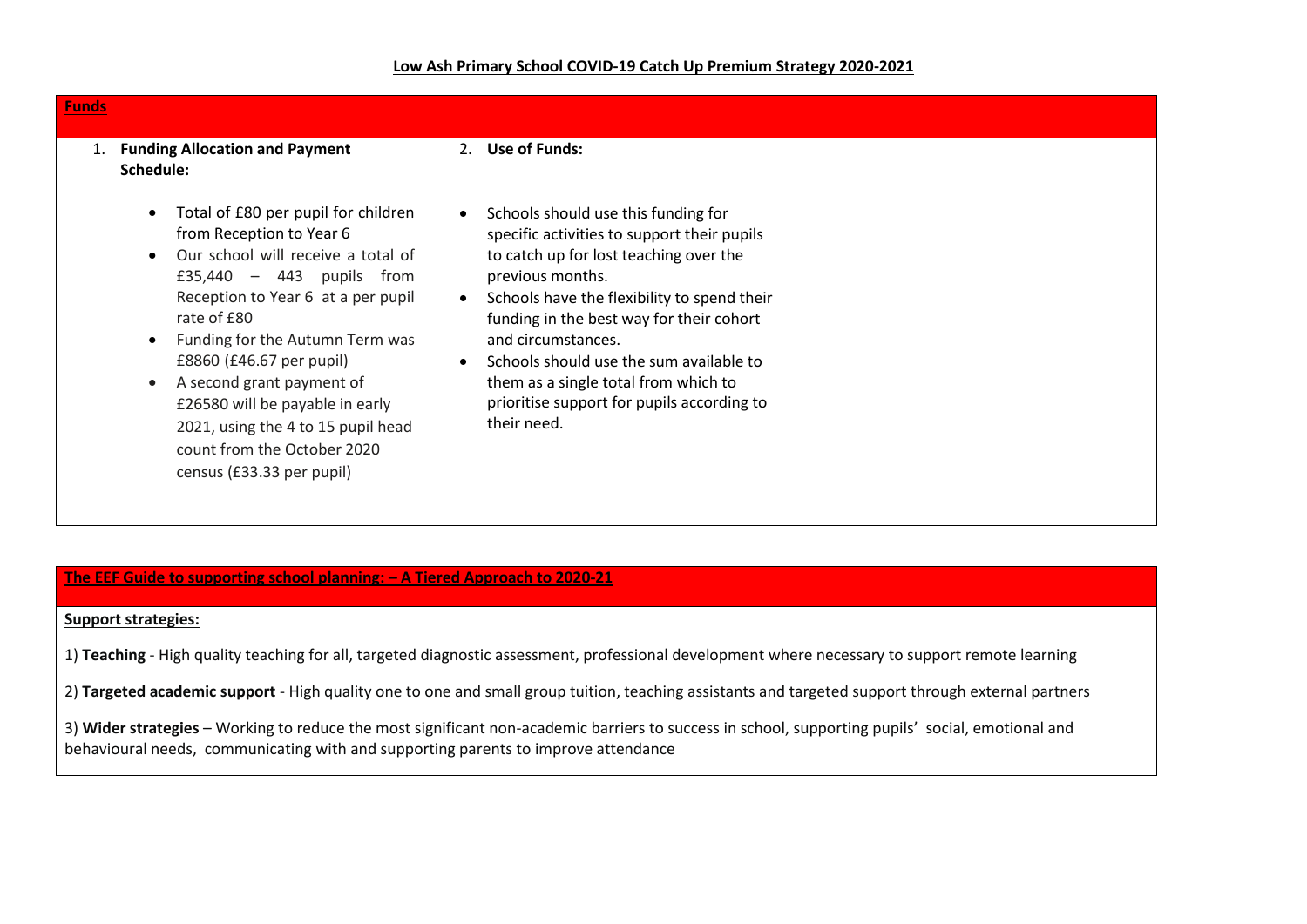| Year<br><b>Group</b> | <b>EEF Strategy</b>                                             | <b>Action</b>                                                                                                                                                                                                                                                                                                                                                                                                                                                                                                                             | Who?                                                                              | <b>Intended Outcome</b>                                                                                                                                                                                                                                                                                                                                                                                                                                                     | <b>Monitored</b><br>by                   | <b>Review</b><br><b>Impact</b><br><b>Summer 2</b><br>2021 | <b>Budget</b>                                                                                                                                                              |
|----------------------|-----------------------------------------------------------------|-------------------------------------------------------------------------------------------------------------------------------------------------------------------------------------------------------------------------------------------------------------------------------------------------------------------------------------------------------------------------------------------------------------------------------------------------------------------------------------------------------------------------------------------|-----------------------------------------------------------------------------------|-----------------------------------------------------------------------------------------------------------------------------------------------------------------------------------------------------------------------------------------------------------------------------------------------------------------------------------------------------------------------------------------------------------------------------------------------------------------------------|------------------------------------------|-----------------------------------------------------------|----------------------------------------------------------------------------------------------------------------------------------------------------------------------------|
| <b>Reception</b>     | $\mathbf{1}$<br><b>Teaching</b>                                 | Complete baseline assessment<br>$\bullet$<br>High quality teaching for all<br>$\bullet$<br>Purchase of extra phonic resources<br>Extra phonic sessions<br>$\bullet$<br>Dialogic Teaching to be introduced from January<br>Google Classroom accounts set up<br>$\bullet$<br>Outdoor provision enhanced to support outdoor<br>learning<br>Apprentice 4 days a week September-March to<br>$\bullet$<br>reduce class size                                                                                                                     | SLT/<br>Early Years<br>Leader /<br><b>Class Teachers</b>                          | As recommended by EEF, initial<br>baseline assessments completed and<br>teaching amended accordingly<br>Reading as a focus for all children                                                                                                                                                                                                                                                                                                                                 | SLT/<br><b>Early Years</b><br>Leader     | SLT/<br><b>Early Years</b><br>Leader/<br>Governors        |                                                                                                                                                                            |
|                      | $\overline{2}$<br><b>Targeted</b><br><b>Academic</b><br>Support | Complete Gap Analysis<br>$\bullet$<br>Establish areas to target from this<br>Focus on social and emotional needs through THRIVE<br>$\bullet$<br>Extra 1:1 Reading with targeted children<br>$\bullet$<br>Apprentice 4 days a week September-March and 2<br>$\bullet$<br>afternoons a week April - July to provide targeted<br>support or to release teachers to do so                                                                                                                                                                     | SLT/<br>Early Years<br>Leader/<br>Class<br>Teachers/<br>Inclusion<br>Leader       | Targeted interventions catch children<br>$\bullet$<br>up in specific areas, especially reading<br>Targeted work in Reading, Number<br>$\bullet$<br>and The World                                                                                                                                                                                                                                                                                                            | SLT/<br>Early Years<br>Leader            | SLT/<br>Early Years<br>Leader/<br>Governors               | Apprentice 4 days<br>a week<br>September -<br>March to reduce<br>class size<br>Apprentice 2<br>afternoons a<br>week April- July to<br>provide targeted<br>support<br>£1871 |
|                      | $\overline{\mathbf{3}}$<br><b>Wider Strategies</b>              | Support parents especially to increase attendance<br>$\bullet$<br>and engagement with learning<br><b>Extra Learning Mentor support</b>                                                                                                                                                                                                                                                                                                                                                                                                    | SLT/<br><b>Early Years</b><br>Leader/<br>Class<br>Teachers/<br>Learning<br>Mentor | Attendance improves<br>$\bullet$<br>Children are engaged and keen to<br>learn                                                                                                                                                                                                                                                                                                                                                                                               | SLT/<br><b>Early Years</b><br>Leader     | SLT/<br><b>Early Years</b><br>Leader/<br>Governors        | <b>Extra Learning</b><br>Mentor support:<br>£640 per year<br>group                                                                                                         |
| Year 1               | $\mathbf{1}$<br><b>Teaching</b>                                 | Complete baseline assessment<br>$\bullet$<br>High quality teaching for all<br>$\bullet$<br>Extra phonic sessions<br>Dialogic Teaching<br>$\bullet$<br>Set up Google Classroom accounts<br>Communicate with parents the contingency<br>$\bullet$<br>planning for home<br>learning<br>Sign home learning agreements, both for children<br>$\bullet$<br>and adults<br>Ensure regular live lessons take place for all year<br>$\bullet$<br>groups of bubbles which are sent home<br>Staff and children confident in using Google<br>Classroom | SLT/<br>KS1 Leader /<br>Class<br>Teachers/<br>Phonics Leader                      | As recommended by EEF, baseline<br>$\bullet$<br>assessment completed by end of<br>Autumn 1<br>Extra Phonics teaching catches<br>children up<br>Home Learning is accessible to all year<br>groups using age appropriate<br>resources that cover a broad,<br>balanced, challenging curriculum<br>Google classrooms set up for use<br>Clear contingency plan in place for all<br>parents<br>Face to face sessions to increase<br>number of children engaging whilst at<br>home | SLT/<br>KS1 Leader/<br>Phonics<br>Leader | SLT/<br>KS1 Leader/<br>Governors                          |                                                                                                                                                                            |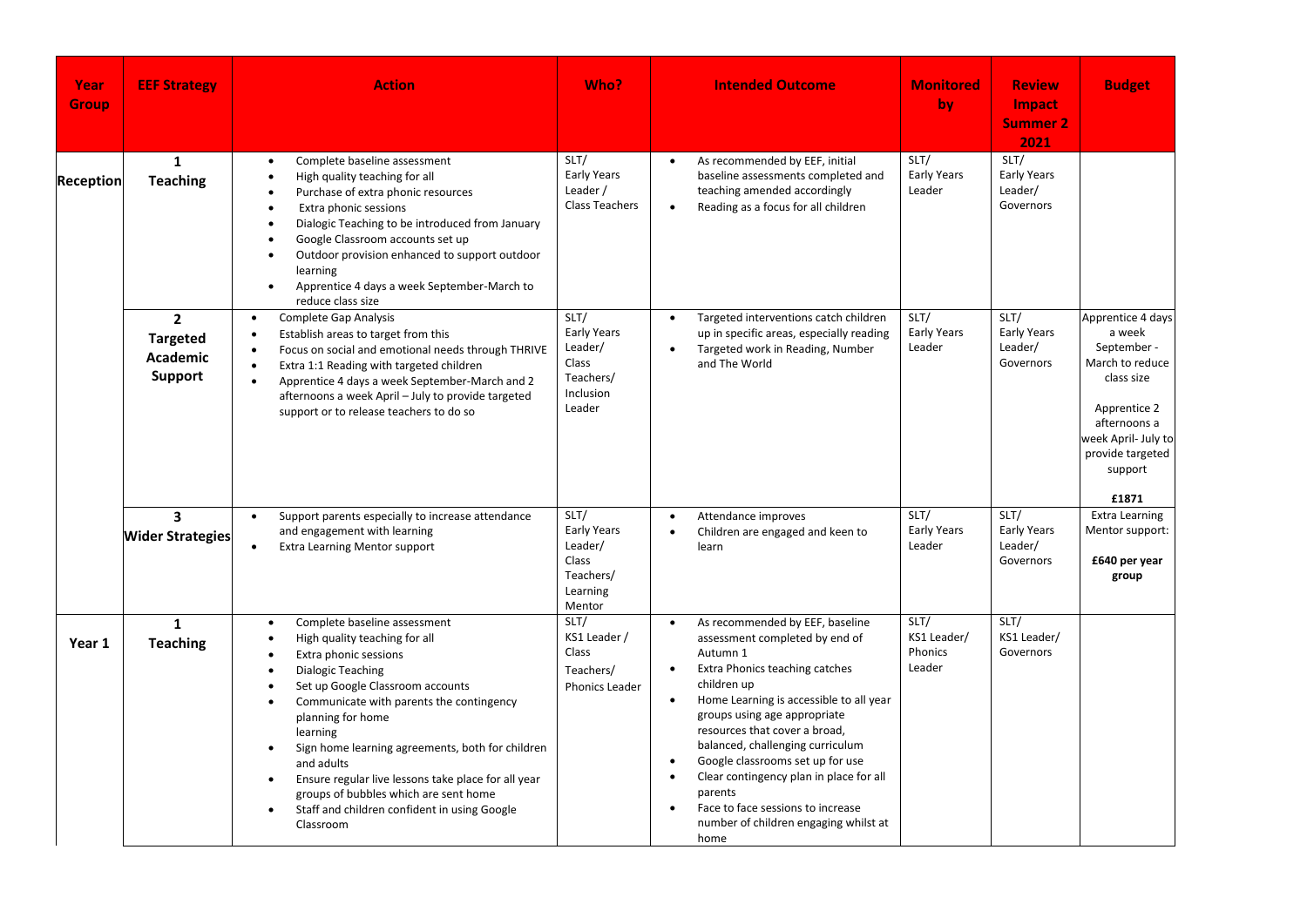|        | $\overline{2}$<br><b>Targeted</b><br><b>Academic</b><br>Support | Deliver bespoke catch up phonics sessions to<br>$\bullet$<br>identified children September-December<br>Deliver bespoke handwriting sessions to<br>identified children September-March<br>Extra writing sessions April-July<br>$\bullet$<br>Termly review using Phonics tracker to adjust and<br>refine groups<br>Focus on social and emotional needs through<br>$\bullet$<br><b>THRIVE</b><br>Extra 1:1 Reading with targeted children<br>Apprentice providing targeted support with<br>identified children                                                                                                                                                                                                                                           | SLT/<br>KS1 Leader /<br>Class<br>Teachers/<br>Phonics<br>Leader/<br>Phonics Tutor/<br>HLTA/<br>Inclusion<br>Leader | Identify strengths and areas to<br>$\bullet$<br>develop with regard to home<br>learning/accessibility/engagement<br>Provision made for children who<br>$\bullet$<br>cannot access technology from home<br>SLT/<br>SLT/<br>Targeted support<br>Missed phonics learning from<br>$\bullet$<br>KS1 Leader/<br>KS1 Leader/<br>Reception will be delivered by end of<br>cost:<br>Phonics<br>Governors<br>Autumn 2 assessment through extra<br>Leader<br>£1774<br>phonics sessions<br>By end of Autumn 2 at least 80%<br>$\bullet$<br>achieving of 20+ in phonics screening                                                                                                                                                                                                                                        |
|--------|-----------------------------------------------------------------|-------------------------------------------------------------------------------------------------------------------------------------------------------------------------------------------------------------------------------------------------------------------------------------------------------------------------------------------------------------------------------------------------------------------------------------------------------------------------------------------------------------------------------------------------------------------------------------------------------------------------------------------------------------------------------------------------------------------------------------------------------|--------------------------------------------------------------------------------------------------------------------|-------------------------------------------------------------------------------------------------------------------------------------------------------------------------------------------------------------------------------------------------------------------------------------------------------------------------------------------------------------------------------------------------------------------------------------------------------------------------------------------------------------------------------------------------------------------------------------------------------------------------------------------------------------------------------------------------------------------------------------------------------------------------------------------------------------|
|        | $\overline{\mathbf{3}}$<br><b>Wider Strategies</b>              | Support parents especially to increase attendance<br>$\bullet$<br>and engagement with learning<br>To provide regular COVID-19 updates signposting to<br>$\bullet$<br>Gov and NHS websites/ guidance<br>To provide ongoing technical support to parents for<br>$\bullet$<br>online home learning<br>Ensure our most vulnerable pupils have priority<br>$\bullet$<br>access to classroom teaching<br>To ensure pastoral contact with home for<br>$\bullet$<br>disadvantaged students also identifies barriers to<br>engagement due to technology or lack of other<br>forms of support<br>FSM children will be provided with school lunches<br>$\bullet$<br>during school closure or self-isolation<br><b>Extra Learning Mentor support</b><br>$\bullet$ | SLT/<br>KS1 Leader/<br>Class<br>Teachers/<br>Learning<br>Mentor                                                    | SLT/<br>SLT/<br><b>Extra Learning</b><br>Attendance improves<br>$\bullet$<br>KS1 Leader<br>KS1 Leader/<br>Mentor support:<br>Children are engaged and keen to<br>$\bullet$<br>Governors<br>learn<br>£640 per year<br>Parents are kept up to date regarding<br>$\bullet$<br>group<br>government guidance for school and<br>how this impacts on our school<br>Parents are fully informed and<br>$\bullet$<br>prepared for home learning should<br>the needs arise<br>All families have the technology and<br>$\bullet$<br>access to support to engage fully in<br>remote learning<br>Increased engagement in home<br>$\bullet$<br>learning by our disadvantaged and<br>most vulnerable families<br>Disadvantaged and vulnerable<br>$\bullet$<br>families do not go hungry and access<br>their FSM eligibility |
| Year 2 | $\mathbf{1}$<br><b>Teaching</b>                                 | Complete baseline assessment<br>$\bullet$<br>High quality teaching for all<br>$\bullet$<br>Extra phonic sessions for all during Autumn Term<br><b>Dialogic Teaching</b><br>$\bullet$<br>Set up Google Classroom accounts<br>$\bullet$<br>Communicate with parents the contingency<br>$\bullet$<br>planning for home learning<br>Sign home learning agreements, both for children<br>$\bullet$<br>and adults<br>Ensure regular live lessons take place for all year<br>$\bullet$<br>groups of bubbles which are sent home<br>Staff and children confident in using Google<br>Classroom                                                                                                                                                                 | SLT/<br>KS1 Leader /<br>Class<br>Teachers/<br>Phonics Leader                                                       | SLT/<br>SLT/<br>As recommended by EEF, baseline<br>$\bullet$<br>KS1 Leader/<br>KS1 Leader/<br>assessments completed<br>Phonics<br>Governors<br>Extra Phonics teaching catches<br>$\bullet$<br>Leader<br>children up<br>Home Learning is accessible to all year<br>$\bullet$<br>groups using age appropriate<br>resources that cover a broad,<br>balanced, challenging curriculum<br>Google classrooms set up for use<br>$\bullet$<br>Clear contingency plan in place for all<br>$\bullet$<br>parents<br>Face to face sessions to increase<br>number of children engaging whilst at<br>home                                                                                                                                                                                                                  |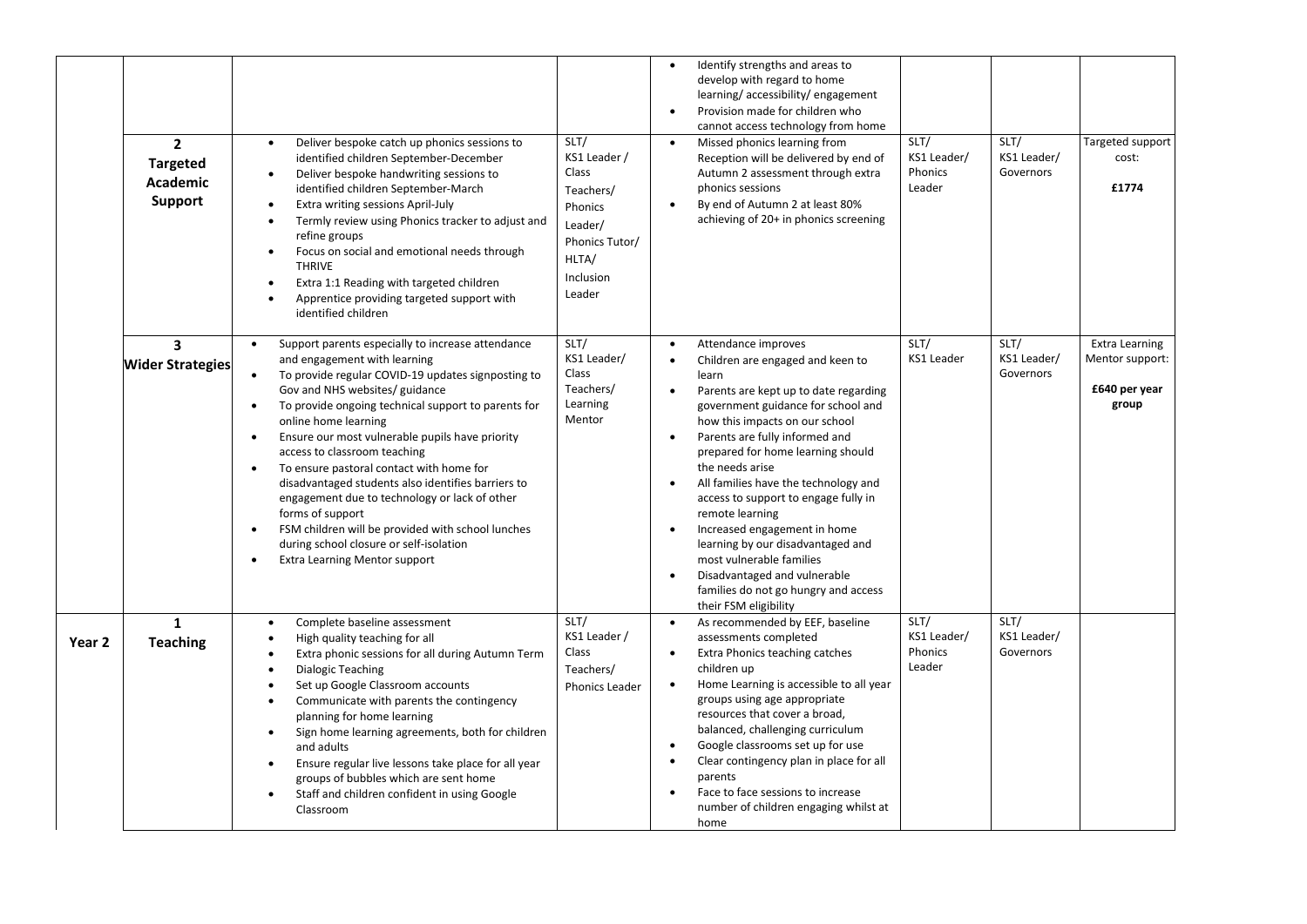|        | $\overline{2}$<br><b>Targeted</b><br><b>Academic</b><br>Support | Deliver bespoke catch up phonics sessions to<br>$\bullet$<br>identified children<br>Deliver bespoke handwriting sessions to<br>$\bullet$<br>identified children<br>Autumn 2 Review using Phonics tracker to adjust<br>$\bullet$<br>and refine groups in preparation for<br>Spring 1<br><b>Football Readers sessions</b><br>$\bullet$<br>Focus on social and emotional needs through<br>$\bullet$<br><b>THRIVE</b><br>Extra 1:1 Reading with targeted children<br>$\bullet$<br>New HLTA to support targeted children in<br>$\bullet$                                                                                                                                                                                                                        | SLT/<br>KS1 Leader /<br>Class<br>Teachers/<br>Phonics<br>Leader/<br>Inclusion<br>Leader/Tutor | Identify strengths and areas to<br>$\bullet$<br>develop with regard to home<br>learning/accessibility/engagement<br>Provision made for children who<br>$\bullet$<br>cannot access technology from home<br>SLT/<br>SLT/<br>Targeted<br>Missed phonics learning from Y1 will<br>$\bullet$<br>KS1 Leader/<br>KS1 Leader/<br>Academic<br>be delivered by end of Autumn 2<br>Phonics<br>Governors<br>Support:<br>assessment through extra phonics<br>Leader/<br>sessions<br>English Leader<br>£2307<br>By end of Autumn 2 at least 80% will<br>pass the Y1 Phonics screening                                                                                                                                                              |
|--------|-----------------------------------------------------------------|------------------------------------------------------------------------------------------------------------------------------------------------------------------------------------------------------------------------------------------------------------------------------------------------------------------------------------------------------------------------------------------------------------------------------------------------------------------------------------------------------------------------------------------------------------------------------------------------------------------------------------------------------------------------------------------------------------------------------------------------------------|-----------------------------------------------------------------------------------------------|--------------------------------------------------------------------------------------------------------------------------------------------------------------------------------------------------------------------------------------------------------------------------------------------------------------------------------------------------------------------------------------------------------------------------------------------------------------------------------------------------------------------------------------------------------------------------------------------------------------------------------------------------------------------------------------------------------------------------------------|
|        | $\overline{\mathbf{3}}$<br><b>Wider Strategies</b>              | Summer 2<br>Support parents especially to increase attendance<br>$\bullet$<br>and engagement with learning<br>To provide regular COVID-19 updates signposting to<br>$\bullet$<br>Gov and NHS websites/ guidance<br>To provide ongoing technical support to parents for<br>$\bullet$<br>online home learning<br>Ensure our most vulnerable pupils have priority<br>$\bullet$<br>access to classroom teaching<br>To ensure pastoral contact with home for<br>$\bullet$<br>disadvantaged students also identifies barriers to<br>engagement due to technology or lack of other<br>forms of support<br>FSM children will be provided with school lunches<br>$\bullet$<br>during school closure or self-isolation<br>Extra Learning Mentor support<br>$\bullet$ | SLT/<br>KS1 Leader/<br>Class<br>Teachers/<br>Learning<br>Mentor                               | SLT/<br>SLT/<br>Extra Learning<br>Attendance improves<br>$\bullet$<br>KS1 Leader<br>KS1 Leader/<br>Mentor support:<br>Children are engaged and keen to<br>Governors<br>learn<br>£640 per year<br>Parents are kept up to date regarding<br>group<br>government guidance for school and<br>how this impacts on our school<br>Parents are fully informed and<br>$\bullet$<br>prepared for home learning should<br>the needs arise<br>All families have the technology and<br>$\bullet$<br>access to support to engage fully in<br>remote learning<br>Increased engagement in home<br>learning by our disadvantaged and<br>most vulnerable families<br>Disadvantaged and vulnerable<br>$\bullet$<br>families do not go hungry and access |
| Year 3 | $\mathbf{1}$<br><b>Teaching</b>                                 | Complete baseline assessment<br>$\bullet$<br>High quality teaching for all<br>$\bullet$<br>$\bullet$<br>Dialogic Teaching<br>$\bullet$<br>Set up Google Classroom accounts<br>Communicate with parents the contingency<br>$\bullet$<br>planning for home learning<br>Sign home learning agreements, both for children<br>$\bullet$<br>and adults<br>Ensure regular live lessons take place for all year<br>$\bullet$<br>groups of bubbles which are sent home<br>Staff and children confident in using Google<br>$\bullet$<br>Classroom                                                                                                                                                                                                                    | SLT/<br>LKS2 Leader /<br><b>Class Teachers</b>                                                | their FSM eligibility<br>SLT/<br>SLT/<br>As recommended by EEF, baseline<br>$\bullet$<br>LKS2 Leader/<br>LKS2 Leader/<br>assessment completed by end of<br>Autumn 1<br>Governors<br>Extra Phonics teaching catches<br>$\bullet$<br>children up<br>Home Learning is accessible to all year<br>groups using age appropriate<br>resources that cover a broad,<br>balanced, challenging curriculum<br>Google classrooms set up for use<br>Clear contingency plan in place for all<br>$\bullet$<br>parents<br>Face to face sessions to increase<br>number of children engaging whilst at<br>home                                                                                                                                          |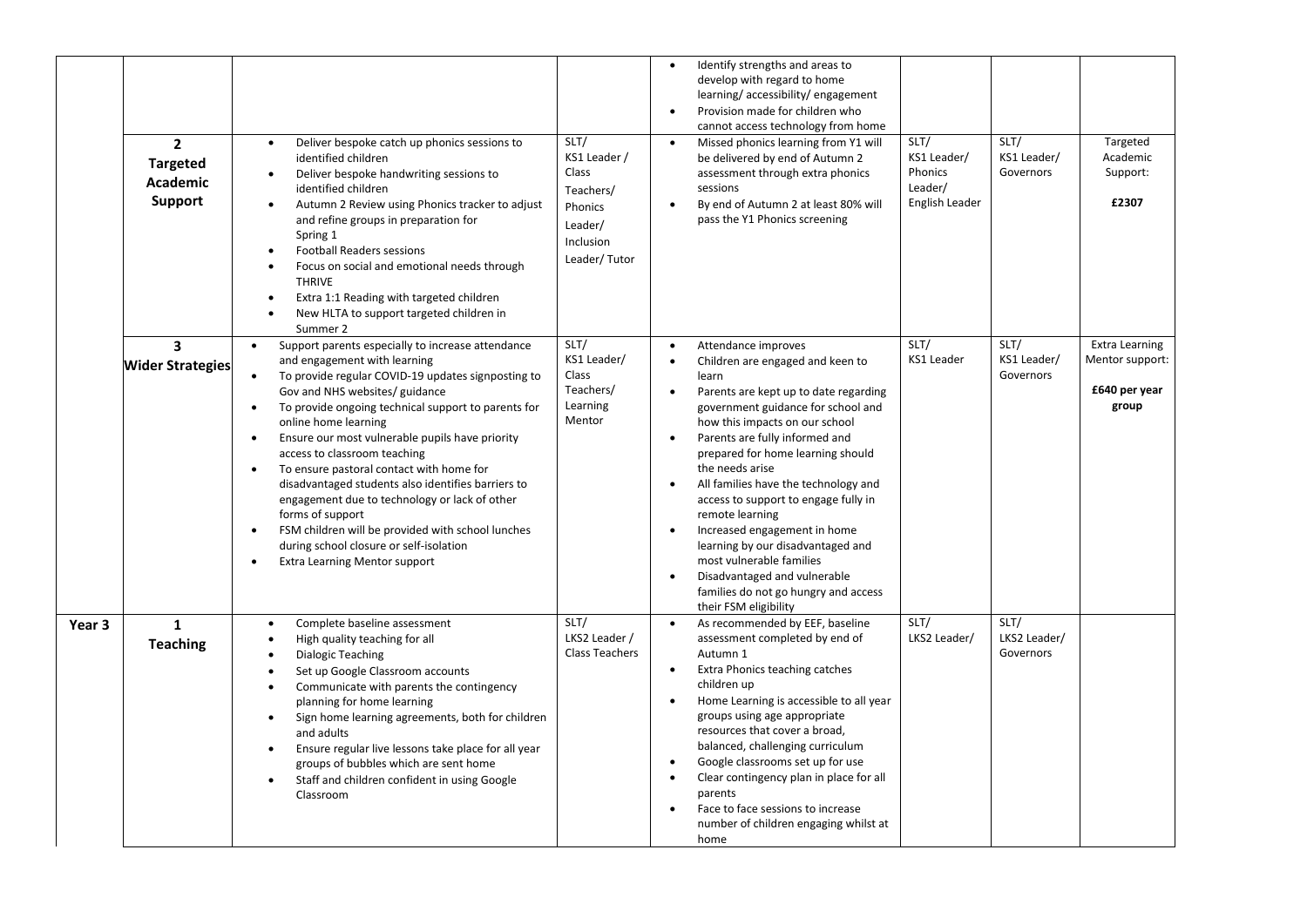|        | $\mathbf{2}$<br><b>Targeted</b><br><b>Academic</b><br>Support | Extra phonic sessions for those who did not<br>$\bullet$<br>complete Phase 6 phonics<br><b>Football Readers sessions</b><br>$\bullet$<br>Focus on social and emotional needs through<br>$\bullet$<br><b>THRIVE</b><br>Extra TA support during Summer 1 to reduce class<br>$\bullet$<br>sizes and provide extra support in core subjects<br>Extra 1:1 Reading with targeted children<br>Extra TA for targeted, bespoke sessions in reading<br>and phonics                                                                                                                                                                                                                                                                                                                                                                                           | SLT/<br>LKS2 Leader /<br>Class<br>Teachers/<br>Inclusion<br>Leader | Identify strengths and areas to<br>$\bullet$<br>develop with regard to home<br>learning/accessibility/engagement<br>Provision made for children who<br>$\bullet$<br>cannot access technology from home<br>Missed phonics learning from Y2 will<br>$\bullet$<br>be delivered by end of Autumn 2<br>Reading standards and engagement<br>will improve<br>Targeted children will make<br>accelerated progress                                                                                                                                                                                                                                                                               | SLT/<br>LKS2 Leader/<br>Phonics<br>Leader/<br>English Leader | SLT/<br>LKS2 Leader/<br>Governors | Extra TA support<br>to reduce class<br>sizes and to<br>provide targeted<br>support in core<br>subjects<br>£1072 |
|--------|---------------------------------------------------------------|----------------------------------------------------------------------------------------------------------------------------------------------------------------------------------------------------------------------------------------------------------------------------------------------------------------------------------------------------------------------------------------------------------------------------------------------------------------------------------------------------------------------------------------------------------------------------------------------------------------------------------------------------------------------------------------------------------------------------------------------------------------------------------------------------------------------------------------------------|--------------------------------------------------------------------|-----------------------------------------------------------------------------------------------------------------------------------------------------------------------------------------------------------------------------------------------------------------------------------------------------------------------------------------------------------------------------------------------------------------------------------------------------------------------------------------------------------------------------------------------------------------------------------------------------------------------------------------------------------------------------------------|--------------------------------------------------------------|-----------------------------------|-----------------------------------------------------------------------------------------------------------------|
|        | $\overline{\mathbf{3}}$<br><b>Wider Strategies</b>            | Support parents especially to increase attendance<br>$\bullet$<br>and engagement with learning<br>To provide regular COVID-19 updates signposting to<br>$\bullet$<br>Gov and NHS websites/ guidance<br>To provide ongoing technical support to parents for<br>$\bullet$<br>online home learning<br>Ensure our most vulnerable pupils have priority<br>$\bullet$<br>access to classroom teaching<br>To ensure pastoral contact with home for<br>$\bullet$<br>disadvantaged students also identifies barriers to<br>engagement due to technology or lack of other<br>forms of support<br>FSM children will be provided with school lunches<br>$\bullet$<br>during school closure or self-isolation<br>Improving the IT facilities at school through the<br>$\bullet$<br>purchase of extra iPads<br><b>Extra Learning Mentor support</b><br>$\bullet$ | SLT/<br>LKS2 Leader/<br>Class<br>Teachers/<br>Learning<br>Mentor   | Attendance improves<br>$\bullet$<br>Children are engaged and keen to<br>learn<br>Parents are kept up to date regarding<br>$\bullet$<br>government guidance for school and<br>how this impacts on our school<br>Parents are fully informed and<br>$\bullet$<br>prepared for home learning should<br>the needs arise<br>All families have the technology and<br>access to support to engage fully in<br>remote learning<br>Increased engagement in home<br>$\bullet$<br>learning by our disadvantaged and<br>most vulnerable families<br>Disadvantaged and vulnerable<br>families do not go hungry and access<br>their FSM eligibility<br>Improved technology in school will<br>$\bullet$ | SLT/<br>LKS2 Leader                                          | SLT/<br>LKS2 Leader/<br>Governors | Extra Learning<br>Mentor support:<br>£640 per year<br>group                                                     |
| Year 4 | $\mathbf{1}$<br><b>Teaching</b>                               | Complete baseline assessment<br>$\bullet$<br>High quality teaching for all<br><b>Dialogic Teaching</b><br>$\bullet$<br>Set up Google Classroom accounts<br>$\bullet$<br>Communicate with parents the contingency<br>$\bullet$<br>planning for home learning<br>Sign home learning agreements, both for children<br>$\bullet$<br>and adults<br>Ensure regular live lessons take place for all year<br>$\bullet$<br>groups of bubbles which are sent home<br>Staff and children confident in using Google<br>$\bullet$<br>Classroom<br>Extra teacher support during Summer 1 to reduce<br>class sizes and provide extra support in core<br>subjects                                                                                                                                                                                                  | SLT/<br>LKS2 Leader /<br>Class Teachers                            | facilitate access to online tuition<br>As recommended by EEF, baseline<br>$\bullet$<br>assessment completed by end of<br>Autumn 1<br>Home Learning is accessible to all year<br>$\bullet$<br>groups using age appropriate<br>resources that cover a broad,<br>balanced, challenging curriculum<br>Google classrooms set up for use<br>$\bullet$<br>Clear contingency plan in place for all<br>$\bullet$<br>parents<br>Face to face sessions to increase<br>number of children engaging whilst at<br>home<br>Identify strengths and areas to<br>develop with regard to home<br>learning/accessibility/engagement                                                                         | SLT/<br>LKS2 Leader                                          | SLT/<br>LKS2 Leader/<br>Governors | Extra Teacher:<br>£5443                                                                                         |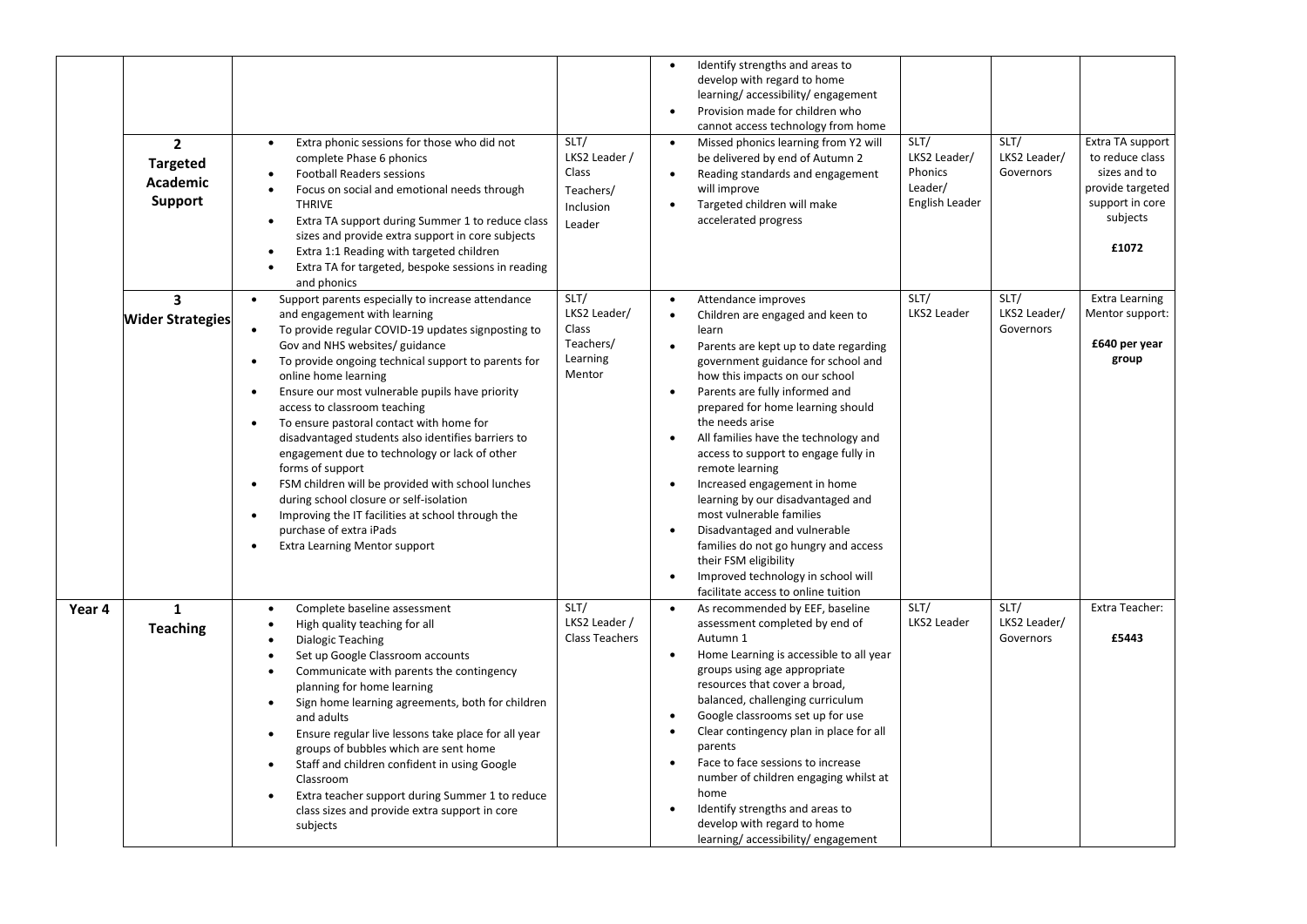|        |                                                                      |                                                                                                                                                                                                                                                                                                                                                                                                                                                                                                                                                                                                                                                                                                                                                                                                                          |                                                                    | Provision made for children who                                                                                                                                                                                                                                                                                                                                                                                                                                                                                                                                                                                                                                                                                                                     |                                                                    |
|--------|----------------------------------------------------------------------|--------------------------------------------------------------------------------------------------------------------------------------------------------------------------------------------------------------------------------------------------------------------------------------------------------------------------------------------------------------------------------------------------------------------------------------------------------------------------------------------------------------------------------------------------------------------------------------------------------------------------------------------------------------------------------------------------------------------------------------------------------------------------------------------------------------------------|--------------------------------------------------------------------|-----------------------------------------------------------------------------------------------------------------------------------------------------------------------------------------------------------------------------------------------------------------------------------------------------------------------------------------------------------------------------------------------------------------------------------------------------------------------------------------------------------------------------------------------------------------------------------------------------------------------------------------------------------------------------------------------------------------------------------------------------|--------------------------------------------------------------------|
|        | $\mathbf{2}$<br><b>Targeted</b><br><b>Academic</b><br><b>Support</b> | <b>Football Readers sessions</b><br>$\bullet$<br>Focus on social and emotional needs through<br>$\bullet$<br><b>THRIVE</b><br>Extra 1:1 Reading with targeted children<br>Catch-up Reading comprehension tutored<br>$\bullet$<br>sessions with experienced KS2 teacher during<br>Autumn Term<br>16 children in online reading sessions before<br>school during Autumn Term<br>Extra teacher support during Summer 1 to reduce<br>class sizes and provide extra support in core<br>subjects                                                                                                                                                                                                                                                                                                                               | SLT/<br>LKS2 Leader /<br>Class<br>Teachers/<br>Inclusion<br>Leader | cannot access technology from home<br>SLT/<br>SLT/<br>Reading standards and engagement<br>$\bullet$<br>LKS2 Leader/<br>LKS2 Leader/<br>will improve<br>English Leader<br>Governors<br>Targeted children will make<br>$\bullet$<br>accelerated progress                                                                                                                                                                                                                                                                                                                                                                                                                                                                                              | Targeted<br>Academic<br>Support:<br>£2191                          |
|        | 3<br><b>Wider Strategies</b>                                         | Support parents especially to increase attendance<br>$\bullet$<br>and engagement with learning<br>To provide regular COVID-19 updates signposting to<br>Gov and NHS websites/ guidance<br>To provide ongoing technical support to parents for<br>$\bullet$<br>online home learning<br>Ensure our most vulnerable pupils have priority<br>$\bullet$<br>access to classroom teaching<br>To ensure pastoral contact with home for<br>$\bullet$<br>disadvantaged students also identifies barriers to<br>engagement due to technology or lack of other<br>forms of support<br>FSM children will be provided with school lunches<br>$\bullet$<br>during school closure or self-isolation<br>Improving the IT facilities at school through the<br>$\bullet$<br>purchase of extra iPads<br><b>Extra Learning Mentor support</b> | SLT/<br>LKS2 Leader/<br>Class<br>Teachers/<br>Learning<br>Mentor   | SLT/<br>SLT/<br>Attendance improves<br>LKS2 Leader/<br>LKS2 Leader<br>Children are engaged and keen to<br>Governors<br>learn<br>Parents are kept up to date regarding<br>$\bullet$<br>government guidance for school and<br>how this impacts on our school<br>Parents are fully informed and<br>prepared for home learning should<br>the needs arise<br>All families have the technology and<br>access to support to engage fully in<br>remote learning<br>Increased engagement in home<br>learning by our disadvantaged and<br>most vulnerable families<br>Disadvantaged and vulnerable<br>families do not go hungry and access<br>their FSM eligibility<br>Improved technology in school will<br>$\bullet$<br>facilitate access to online tuition | <b>Extra Learning</b><br>Mentor support:<br>£640 per year<br>group |
| Year 5 | $\mathbf{1}$<br><b>Teaching</b>                                      | Complete baseline assessment<br>$\bullet$<br>High quality teaching for all<br>$\bullet$<br>Dialogic Teaching<br>$\bullet$<br>Set up Google Classroom accounts<br>$\bullet$<br>Communicate with parents the contingency<br>$\bullet$<br>planning for home learning<br>Sign home learning agreements, both for children<br>$\bullet$<br>and adults<br>Ensure regular live lessons take place for all year<br>groups of bubbles which are sent home<br>Staff and children confident in using Google<br>$\bullet$<br>Classroom<br>Extra teacher support during Summer Term to<br>reduce class sizes and provide extra support in<br>core subjects                                                                                                                                                                            | SLT/<br>UKS2 Leader /<br><b>Class Teachers</b>                     | SLT/<br>SLT/<br>As recommended by EEF, baseline<br>UKS2 Leader<br>UKS2 Leader/<br>assessment completed by end of<br>Autumn 1<br>Governors<br>Home Learning is accessible to all year<br>groups using age appropriate<br>resources that cover a broad,<br>balanced, challenging curriculum<br>Google classrooms set up for use<br>Clear contingency plan in place for all<br>$\bullet$<br>parents<br>Face to face sessions to increase<br>number of children engaging whilst at<br>home<br>Identify strengths and areas to<br>develop with regard to home<br>learning/accessibility/engagement<br>Provision made for children who<br>cannot access technology from home                                                                              | Extra Teacher:<br>£2954                                            |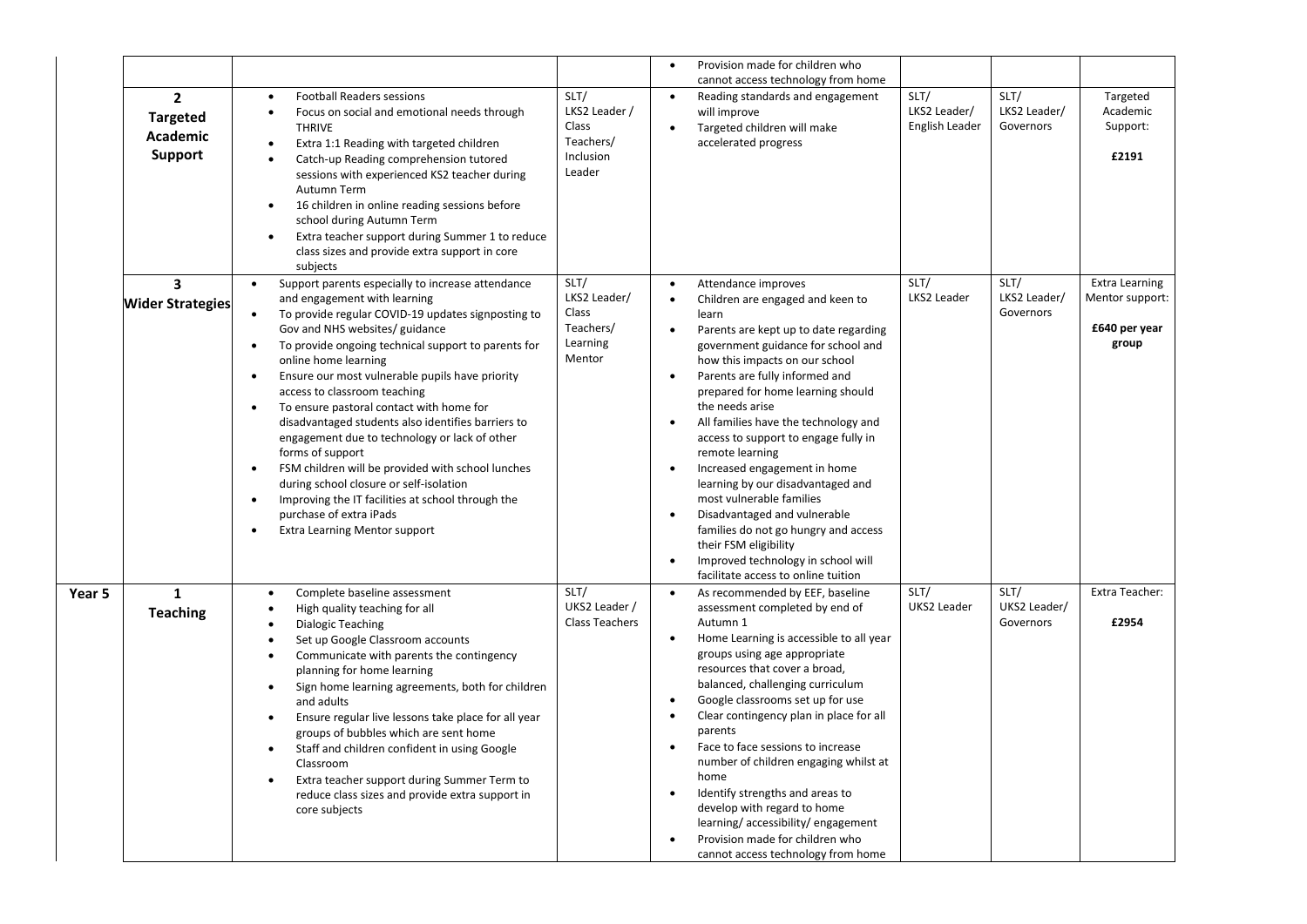|        | $\overline{2}$<br><b>Targeted</b><br>Academic<br><b>Support</b> | Extra 1:1 Reading with targeted children<br>$\bullet$<br>Focus on social and emotional needs through<br><b>THRIVE</b><br>Catch-up Reading comprehension tutored<br>$\bullet$<br>sessions with experienced KS2 teacher<br>Football Writers intervention with National<br>$\bullet$<br><b>Literacy Trust</b><br>Third Space Maths 1:1 online tutors for 15<br>$\bullet$<br>children Summer Term using National Tutor<br>Programme<br>Extra teacher support during Summer Term to<br>$\bullet$<br>reduce class sizes and provide extra support in<br>core subjects                                                                                                                                                                                                                                                                       | SLT/<br>UKS2 Leader /<br>Class<br>Teachers/<br>English<br>Leader/<br>Maths Leader/<br>Inclusion<br>Leader | $\bullet$<br>$\bullet$                                                     | Reading standards and engagement<br>will improve in reading, writing and<br>maths<br>Targeted children will make<br>accelerated progress in reading,<br>writing and maths                                                                                                                                                                                                                                                                                                                                                                                                                                                                                     | SLT/<br>UKS2 Leader/<br>English<br>Leader/<br>Maths Leader | SLT/<br>UKS2 Leader/<br>Governors | Targeted<br>Academic<br>Support:<br>£4420<br>Third Space<br>Maths 1:1<br>NTP contribution<br>September-March<br>£1745 |
|--------|-----------------------------------------------------------------|---------------------------------------------------------------------------------------------------------------------------------------------------------------------------------------------------------------------------------------------------------------------------------------------------------------------------------------------------------------------------------------------------------------------------------------------------------------------------------------------------------------------------------------------------------------------------------------------------------------------------------------------------------------------------------------------------------------------------------------------------------------------------------------------------------------------------------------|-----------------------------------------------------------------------------------------------------------|----------------------------------------------------------------------------|---------------------------------------------------------------------------------------------------------------------------------------------------------------------------------------------------------------------------------------------------------------------------------------------------------------------------------------------------------------------------------------------------------------------------------------------------------------------------------------------------------------------------------------------------------------------------------------------------------------------------------------------------------------|------------------------------------------------------------|-----------------------------------|-----------------------------------------------------------------------------------------------------------------------|
|        | 3<br><b>Wider Strategies</b>                                    | Support parents especially to increase attendance<br>$\bullet$<br>and engagement with learning<br>To provide regular COVID-19 updates signposting to<br>$\bullet$<br>Gov and NHS websites/ guidance<br>To provide ongoing technical support to parents for<br>online home learning<br>Ensure our most vulnerable pupils have priority<br>$\bullet$<br>access to classroom teaching<br>To ensure pastoral contact with home for<br>$\bullet$<br>disadvantaged students also identifies barriers to<br>engagement due to technology or lack of other<br>forms of support<br>FSM children will be provided with school lunches<br>$\bullet$<br>during school closure or self-isolation<br>Improving the IT facilities at school through the<br>$\bullet$<br>purchase of extra iPads<br><b>Extra Learning Mentor support</b><br>$\bullet$ | SLT/<br>UKS2 Leader/<br>Class<br>Teachers/<br>Learning<br>Mentor                                          | $\bullet$<br>$\bullet$<br>$\bullet$<br>$\bullet$<br>$\bullet$              | Attendance improves<br>Children are engaged and keen to<br>learn<br>Parents are kept up to date regarding<br>government guidance for school and<br>how this impacts on our school<br>Parents are fully informed and<br>prepared for home learning should<br>the needs arise<br>All families have the technology and<br>access to support to engage fully in<br>remote learning<br>Increased engagement in home<br>learning by our disadvantaged and<br>most vulnerable families<br>Disadvantaged and vulnerable<br>families do not go hungry and access<br>their FSM eligibility<br>Improved technology in school will<br>facilitate access to online tuition | SLT/<br>UKS2 Leader                                        | SLT/<br>UKS2 Leader/<br>Governors | <b>Extra Learning</b><br>Mentor support:<br>£640 per year<br>group                                                    |
| Year 6 | $\mathbf{1}$<br><b>Teaching</b>                                 | Complete baseline assessment<br>$\bullet$<br>High quality teaching for all<br>$\bullet$<br>Dialogic Teaching<br>Set up Google Classroom accounts<br>Communicate with parents the contingency<br>$\bullet$<br>planning for home learning<br>Sign home learning agreements, both for children<br>$\bullet$<br>and adults<br>Ensure regular live lessons take place for all year<br>$\bullet$<br>groups of bubbles which are sent home<br>Staff and children confident in using Google<br>$\bullet$<br>Classroom<br>Teaching of core subjects tailored to prepare for<br>$\bullet$<br>transition to secondary schools                                                                                                                                                                                                                    | SLT/<br>UKS2 Leader /<br>Class Teachers                                                                   | $\bullet$<br>$\bullet$<br>$\bullet$<br>$\bullet$<br>$\bullet$<br>$\bullet$ | As recommended by EEF, baseline<br>assessment completed by end of<br>Autumn 1<br>Home Learning is accessible to all year<br>groups using age appropriate<br>resources that cover a broad,<br>balanced, challenging curriculum<br>Google classrooms set up for use<br>Clear contingency plan in place for all<br>parents<br>Face to face sessions to increase<br>number of children engaging whilst at<br>home<br>Identify strengths and areas to<br>develop with regard to home<br>learning/accessibility/engagement<br>Provision made for children who<br>cannot access technology from home                                                                 | SLT/<br>UKS2 Leader                                        | SLT/<br>UKS2 Leader/<br>Governors |                                                                                                                       |